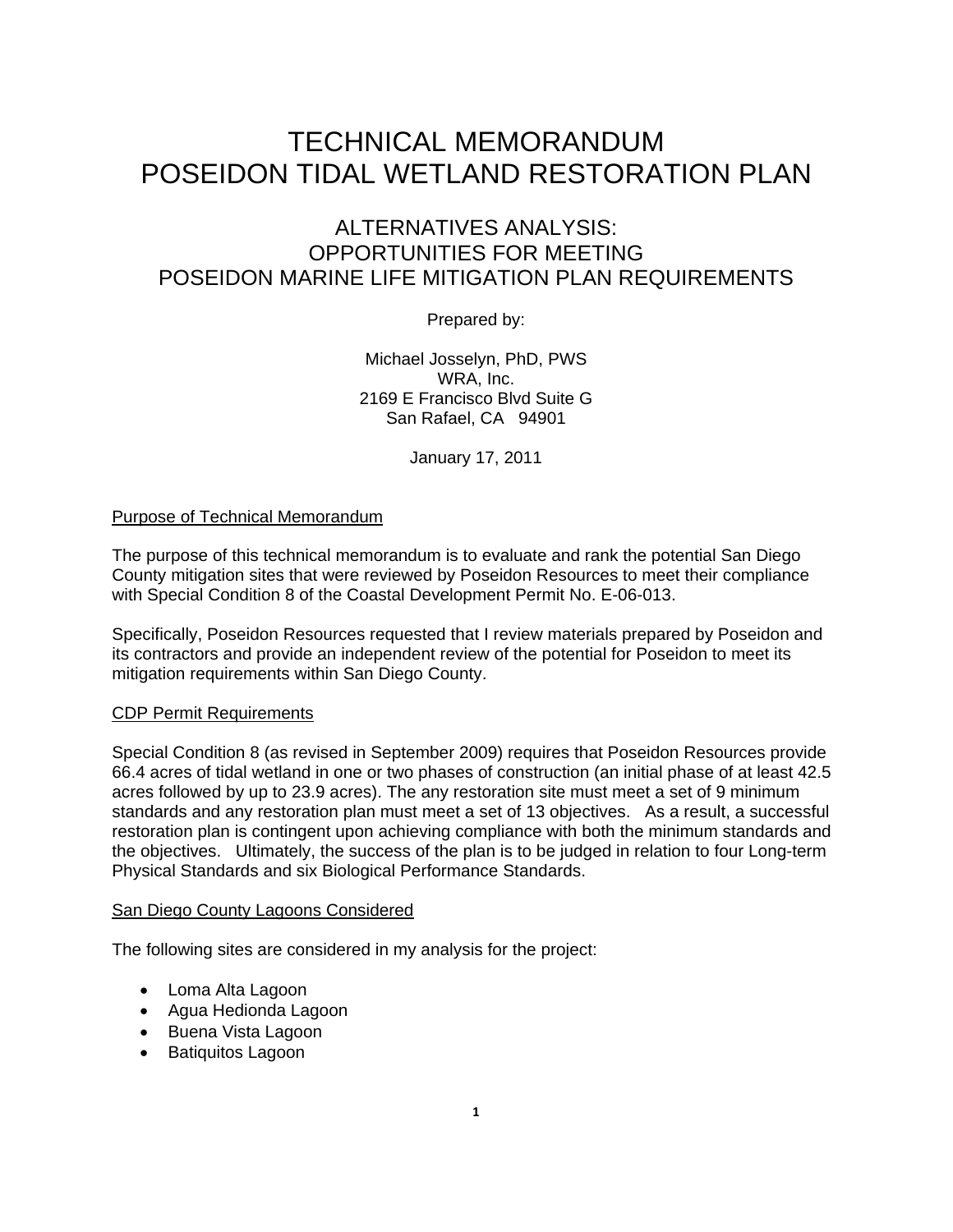- San Elijo Lagoon
- San Dieguito Lagoon
- Los Penasquitos Lagoon
- Lower Otay River Floodplain
- Tijuana Estuary

 $\overline{a}$ 

The current status of these sites in meeting the CCC requirements have been reviewed extensively in reports submitted by Nordby Biological Consulting (2010 and 2011) and this information along with my professional experience at these sites was used to rank each of the sites.

I used a ranking scale of 1 to 5 in my analysis. Rank order was assigned as follows:

- 1 = Site clearly meets this criteria without substantial issues
- 2 = Site meets this criteria with some minor exceptions
- 3 = Site can generally meet this criteria; however, there may be substantial exceptions
- 4 = Site does not meet this criteria without significant modification of the criteria by Commission
- 5 = Site cannot meet this criteria

The specific definitions used for the rankings are given in Table 1. This table is based on the descriptions provided for the minimum standards and restoration objectives within the CCC permit. I understand that some criteria may be more significant than others and that some criteria refer to both the site selection and to the later restoration design; however, I did not do any weighting of the criteria in my analysis.

In order to meet the overall permit condition, only those areas that meet both the minimum requirements and objectives and have sufficient acreage to be considered as either a Phase I or Phase II project are feasible. In cases where a site is scored as 5, this is a threshold requirement that cannot be met at the site and therefore it eliminates that site from further consideration. A site that is scored as 3 or 4 will require that the Commission change their minimum standards and objectives for the project.

The ranking for each of the lagoons using this scoring system is provided in (Table 2). The assessment was based on potential project(s) that could be accomplished within each of the lagoons as described by Nordby Biological Consulting (20[1](#page-1-0)0 a, b)<sup>1</sup> and in WRA/AECOM  $(2009)^2$  $(2009)^2$  $(2009)^2$ . A brief synopsis of the project type being considered for each of the lagoons is given below:

Loma Alta: Restoration potential for 3 acres of coastal salt marsh on small lagoon

<span id="page-1-0"></span><sup>1</sup> a. Comparison of Selected Southern California Tidal Wetlands as Potential Sites for Mitigation of Impacts Associated with Poseidon Resources Proposed Carlsbad Desalination Plant. January 2010. 52pp. with appendices

b. Supplemental Analysis of CCC Standards and Objectives. January 2011. 51pp.

<span id="page-1-1"></span><sup>2</sup> San Diego Regional Lagoon Overview. Phase 1 Planning Study. I‐5 North Coast Corridor Project. San Diego County, California. December 2009. 75pp with appendices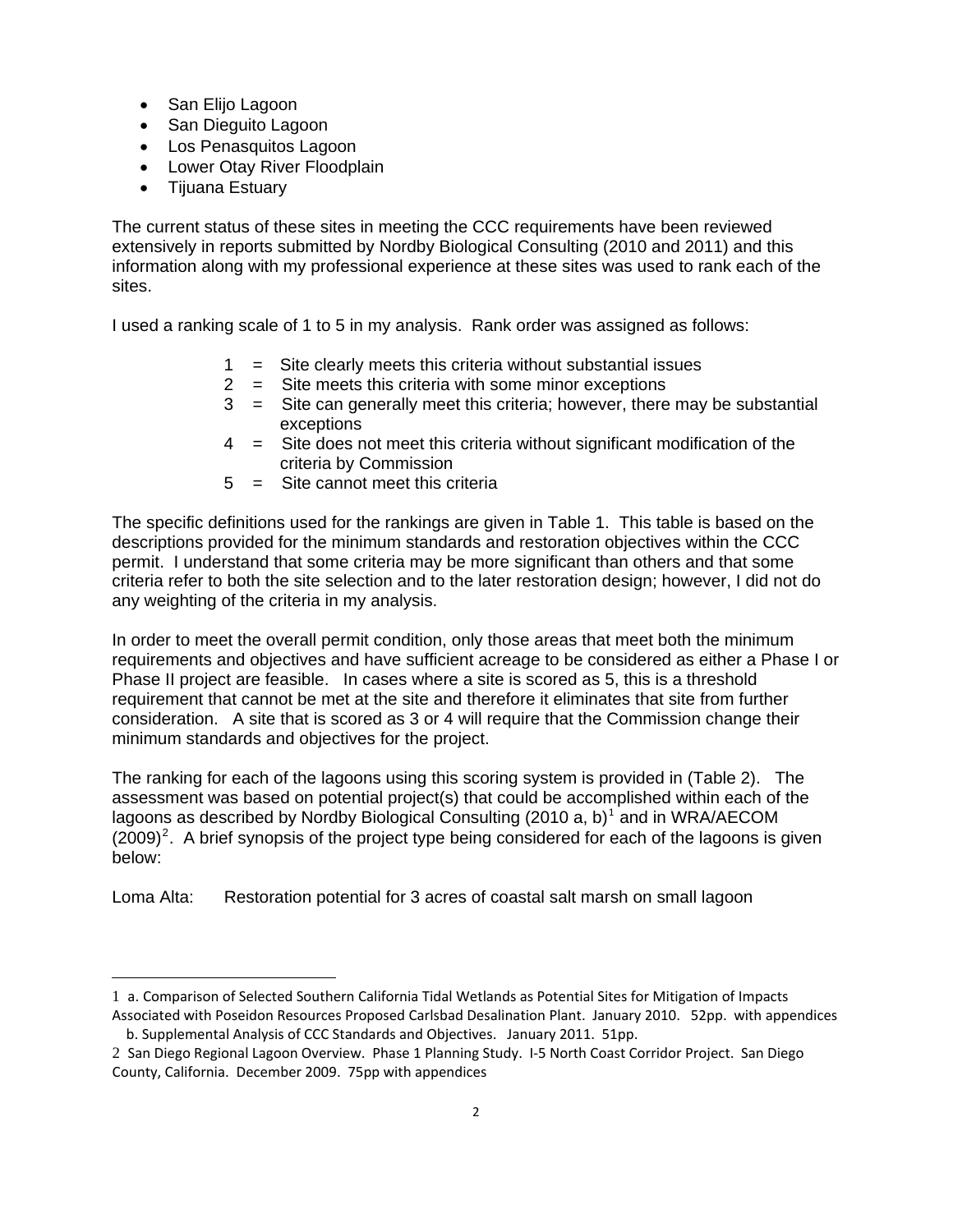| Buena Vista:                     | Tidal restoration of whole or part of Buena Vista Lagoon to provide for improved<br>marine fish habitat as described in Buena Vista Lagoon Feasibility Study                                      |
|----------------------------------|---------------------------------------------------------------------------------------------------------------------------------------------------------------------------------------------------|
| Agua<br>Hedionda:                | Restoration of small perimeter areas to coastal salt marsh habitat as described in<br>WRA/AECOM (2009). Excludes AH-3 which is being used by others.                                              |
| <b>Batiquitos</b><br>Lagoon:     | Restoration of small perimeter areas to coastal salt marsh habitat as described in<br><b>WRA/AECOM (2009).</b>                                                                                    |
| San Dieguito<br>Lagoon           | Restoration of small parcels outside of approved plan but are potentially available<br>for restoration as described in WRA/AECOM (2009). Excludes lands not<br>available or being used by others. |
| San Elijo<br>Lagoon              | Restoration of wetlands to be determined as part of overall restoration plan<br>currently being developed by the San Elijo Lagoon Conservancy.                                                    |
| Los                              | Penasquitos: Restoration of areas as identified in WRA/AECOM (2009)                                                                                                                               |
| <b>Otay River</b><br>Floodplain: | Restoration of up to 66 acres of tidal habitat as contemplated in the September<br>2010 Memorandum of Understanding between the U.S. Fish & Wildlife Service<br>and Poseidon                      |
| Tijuana:                         | Restoration of up to 66 acres of tidal habitat as part of the Friendship Marsh<br>restoration plan.                                                                                               |

#### Minimum Standards

Based on meeting the minimum standards, the Lower Otay River floodplain and the Tijuana Estuary are favored, especially in achieving the Phase I and Phase II acreage requirements. Neither site would have any minimum standards that could not be met or require modification of the Commission's requirements. The presence of listed species at Tijuana Estuary (e.g. light footed clapper rail and Belding's savannah sparrow) may affect the restoration implementation; however, there would be a net increase in habitat for these species after restoration.

San Elijo Lagoon and Buena Vista Lagoon, the third and fourth ranked lagoons in terms of meeting the minimum standards, could potentially provide enhancement of existing wetland habitat in the range of 66 acres. However, both projects would convert existing wetlands to another habitat type and would require that the Commission alter its mitigation requirements and determine that the enhancement of existing tidal wetlands (in the case of San Elijo Lagoon) or the conversion of existing freshwater wetlands to tidal wetlands (in the case of Buena Vista) met the definition of "substantially restores" in the context of the minimum standards. The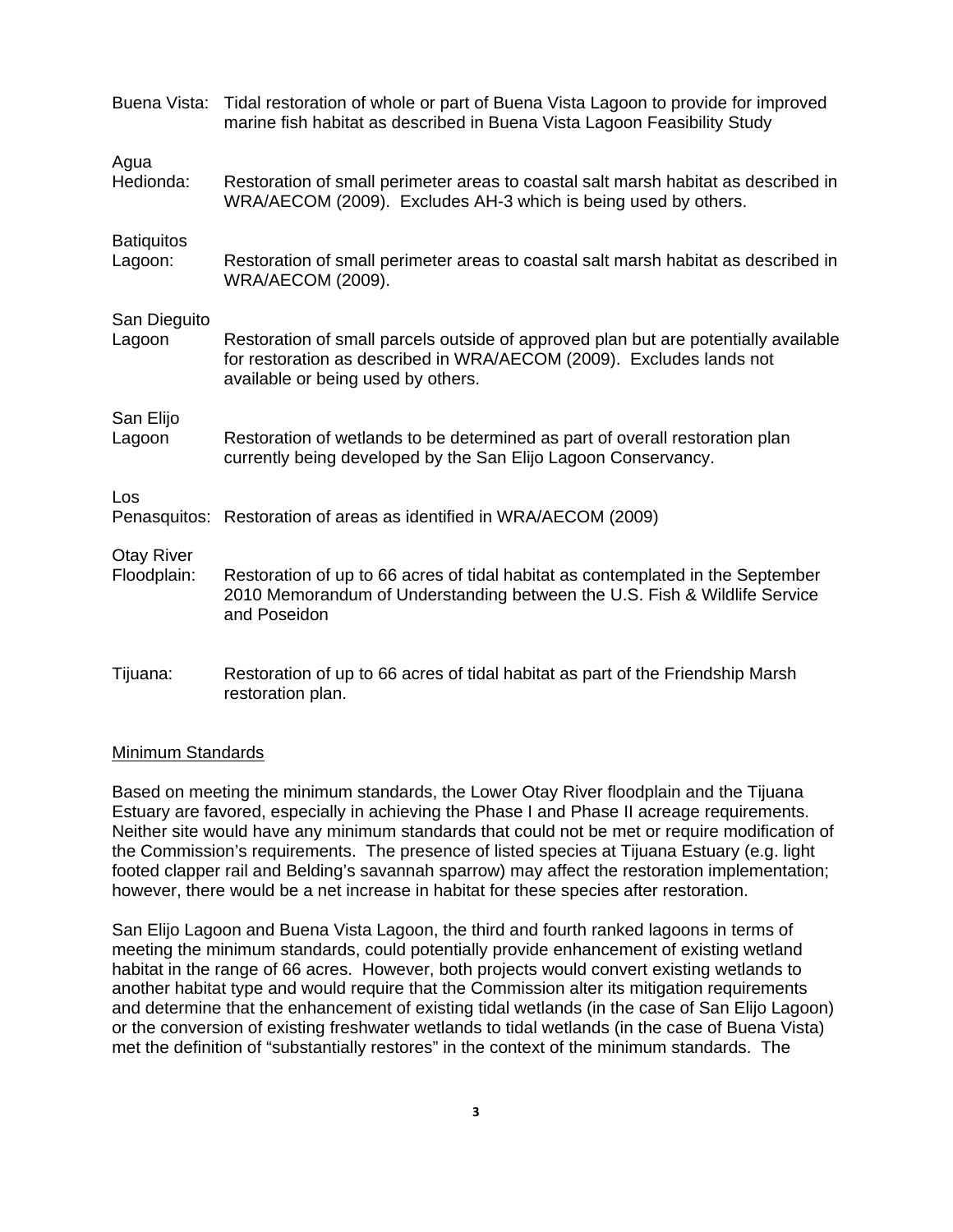Commission, in my opinion, is not likely to accept conversion of existing wetlands, even if beneficial, as meeting Poseidon's mitigation requirements.

All other sites could not meet the minimum acreage requirements for either Phase I or II and therefore have a fatal flaw that would require the Commission to alter its mitigation requirements. Because the available acreage at the other sites is significantly lower than required, the Commission would need to revise its approach and institute an alternative means to achieve the total acreage requirement among many sites. This would likely cause further delay in meeting the Commission time requirements as it would necessitate working with multiple organizations, landowners, and interested parties. In addition, it would present difficulty for the Commission when monitoring multiple sites in conjunction with determining suitable reference areas for each of these sites.

In addition to the inability to meet the acreage requirements, these other lagoons have fatal flaws in that they could not provide sufficient buffers, their location within areas of existing nearby development limits the ability to assure long-term protection, and restoration to a diverse habitat mix would not be possible.

#### Restoration Objectives

When ranked in accordance with the restoration objectives, both the Lower Otay River floodplain and Tijuana Estuary are highly ranked and are the only sites where all objectives could be met without revision.

Restoration of San Elijo Lagoon is ranked third in terms of meeting restoration objectives, but has two significant constraints. Since the project is an enhancement of existing tidal habitats, it would not result in any substantial increase in the aggregate wetland habitat. It would also be difficult to ascertain what improvements to marine fish production are occurring as it is currently a tidal wetland. Because there is no consensus on an enhancement alternative at this time, it could not be completed in time to meet CCC requirements as stated in the permit conditions.

The restoration of smaller parcels in San Dieguito Lagoon ranks fourth in terms of meeting the restoration objectives; however, the areas that are currently available are not sufficient to meet the acreage requirement and are outside the areas that have been previously approved under the Master Plan EIR/EIS. As a result they would take considerable time for approval. In addition, many of the properties are owned by others and are not available to Poseidon for restoration purposes. At any rate, its restoration would not meet the minimum requirements of either Phase I or Phase II.

The other lagoons have varying degrees of compliance with the restoration objectives; however, in most instances they would not meet two or more of the objectives. The primary constraints relate to the inability to provide substantial fish benefits due to their location on the periphery of the tidal basins, the limited increase in aggregate wetland acreage, the inability to provide for sufficient buffer or upland transitional areas, and the lack of suitable plans to be considered in a timely manner.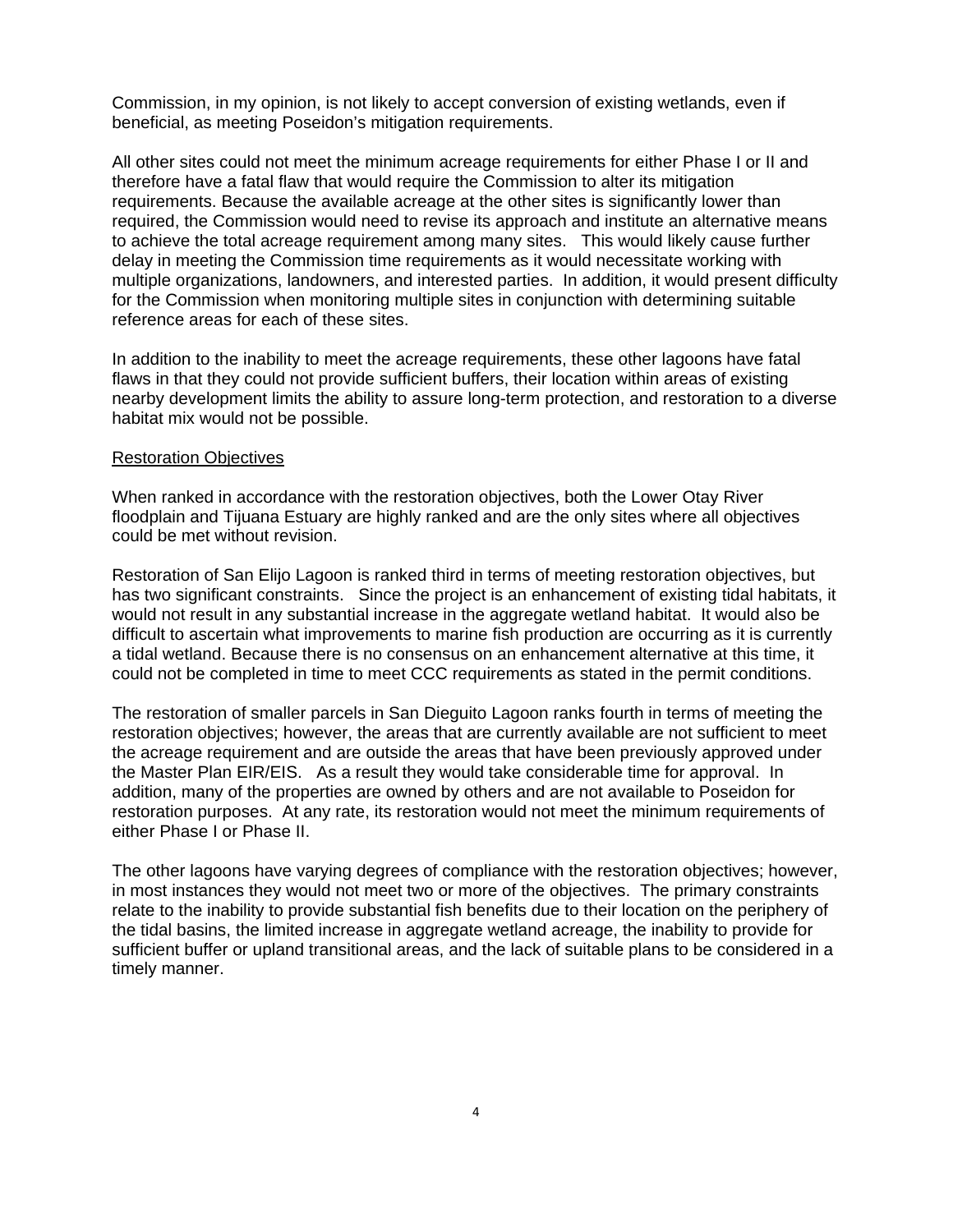#### Overall ranking

The Lower Otay River floodplain and the Tijuana Estuary ranked the highest when considering the minimum standards and restoration objectives and did not have any fatal flaws.

Implementation of a restoration plan for San Elijo Lagoon was ranked third overall; however, no final plan is available at this time to determine what the project will be. It is likely to involve some degree of modification of tidal circulation, but will not result in substantial increase in wetland or fish habitat. Because of these uncertainties, it will not meet the time line for Commission approval. In addition, this site would not meet the restoration objective that the site must result in an aggregate increase in wetland acreage in the Southern California Bight.

San Dieguito Lagoon was ranked 4<sup>th</sup> overall. Poseidon initially considered a project at San Dieguito, but was not able to reach a long-term agreement with the Joint Powers Authority to undertake restoration there. Subsequently, the California Department of Transportation entered into an agreement with the JPA for restoration in the area that Poseidon was considering. The remaining areas are relatively small in comparison to the minimum requirements and are unlikely to be available in a timely manner.

Buena Vista Lagoon, the fifth overall ranked lagoon, could potentially provide enhancement of existing wetland habitat in the range of 66 acres, assuming that either the full tidal or mixed water restoration alternatives were selected and the Commission determined that the conversion was "substantial restoration". However, this site would not result in any aggregate increase in wetland acreage in the Southern California Bight, is surrounded by development such that buffers and upland transition areas are limited, and will require inlet maintenance. Therefore, it would not satisfy the CCC's restoration objectives.

Other projects within San Diego County lagoons are very limited in size and therefore do not contribute to a substantial increase in wetland acreage. They also have significant limitations in meeting other project objectives especially as it relates to maximization of ecosystem benefits and substantial fish habitat creation.

Table 3 presents an analysis of the more significant threshold criteria, in my opinion, necessary for the sites to be selected to meet the Poseidon mitigation requirements. All sites can provide tidal habitat restoration; however, because some sites have small areas or are located on the fringe of the wetland area, it will not be possible to provide the range of habitats such as subtidal, intertidal, and tidal channels necessary to result in substantial fish habitat. In addition, for some of these smaller areas such as Agua Hedionda and Loma Alta, the surrounding land uses affect the ability to provide sufficient buffer and upland transition zone habitat to protect wetland values.

The restoration objective to create a net increase in wetland acreage is a key element to promote additional marine fish production. Both San Elijo Lagoon and Buena Vista Lagoon fail to meet this criterion as they will only result in the conversion of existing habitat to fully tidal habitat.

 Land availability affects the ultimate feasibility of the project and the timeliness of meeting the Commission mitigation requirements. Although San Dieguito Lagoon was Poseidon's choice initially, the land was not made available by the JPA. The remaining parcels are also owned by other parties that are not interested in selling for mitigation purposes.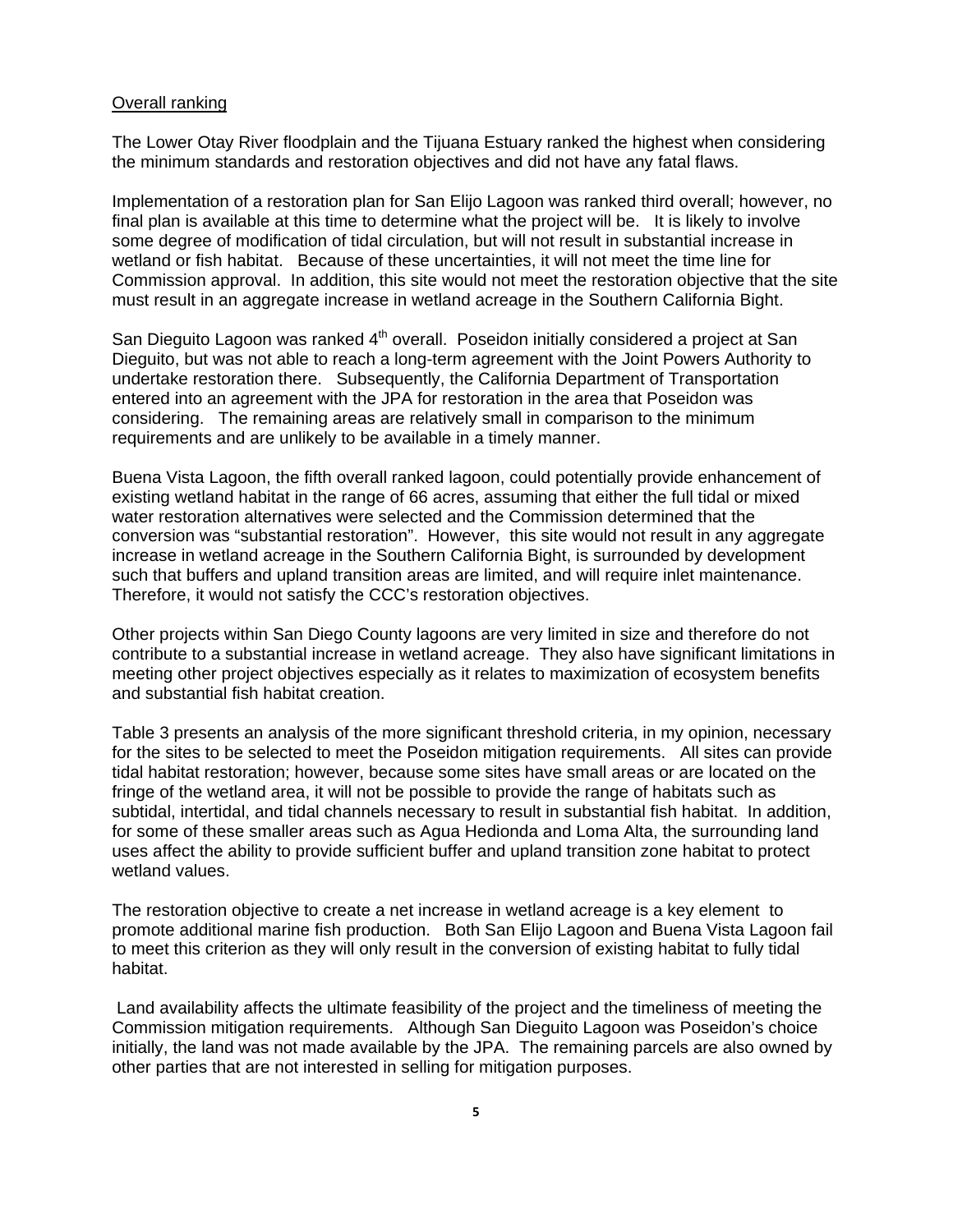In conclusion, based on meeting the minimum standards and the restoration objectives, the lower Otay River floodplain can best accomplish the goals as set forth under the CCC permit. The Tijuana Estuary is close in overall score; however, it will likely have some impacts to existing wetlands, will require some mitigation for endangered species, and will have additional maintenance requirements should the inlet to the ocean close. These issues and the fact that no substantial design work has been implemented as of yet may result in not meeting the CCC time requirements.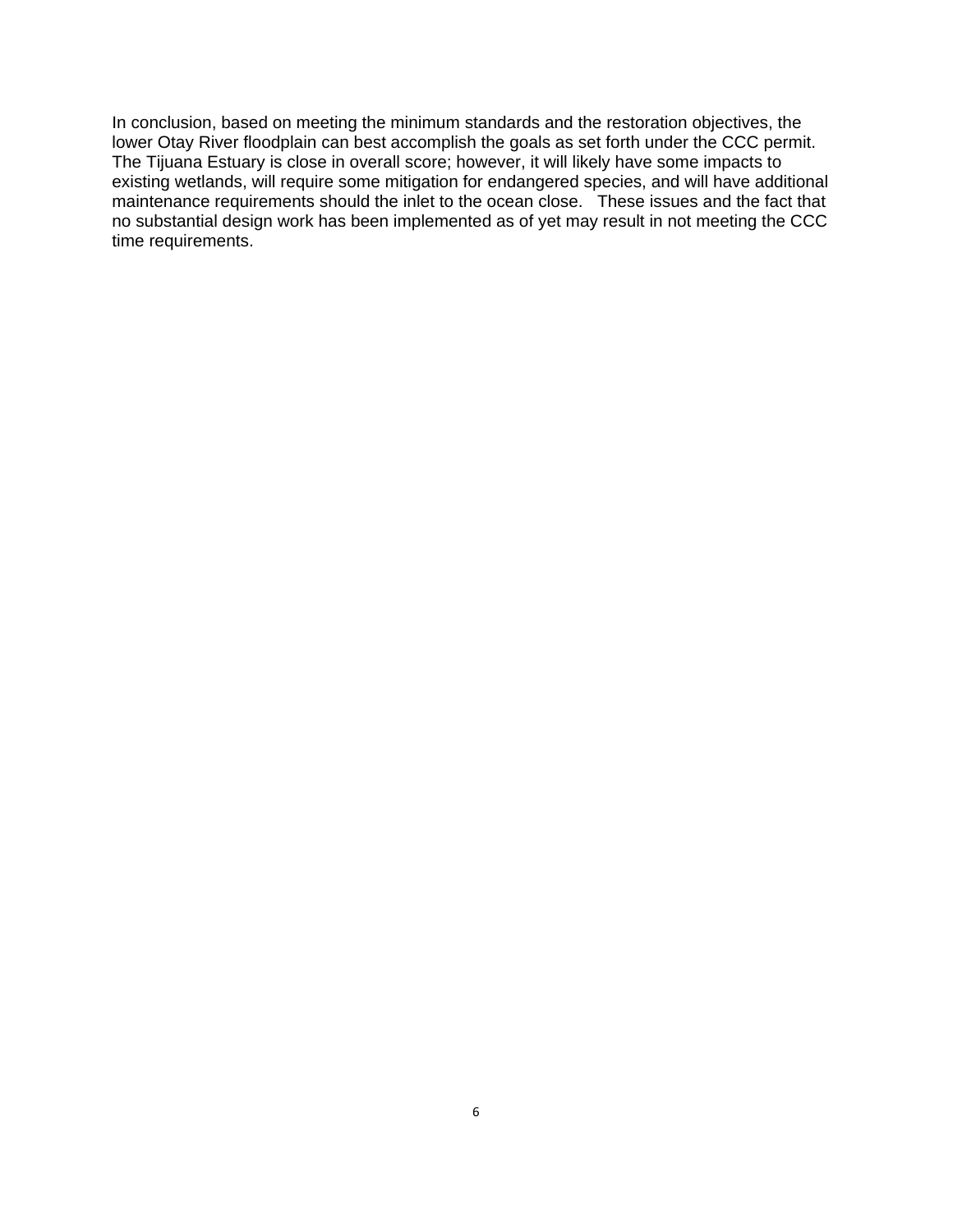Table 1. Ranking definitions as applied to each of the minimum standards and restoration objectives. Definitions given for 1, 3, and 5 scores. Scores between these represent intermediate conditions to the definitions given in each box.

| <b>CRITERA</b>                                                               | <b>RANKING SCORES</b>                                                        |                                                                                        |                                                                  |  |  |  |
|------------------------------------------------------------------------------|------------------------------------------------------------------------------|----------------------------------------------------------------------------------------|------------------------------------------------------------------|--|--|--|
|                                                                              |                                                                              | 5                                                                                      |                                                                  |  |  |  |
|                                                                              | <b>STANDARDS</b>                                                             |                                                                                        |                                                                  |  |  |  |
| Location                                                                     | San Diego County                                                             | <b>Southern California</b>                                                             | <b>Outside S. California</b>                                     |  |  |  |
| Restoration to tidal<br>wetland with extensive<br>intertidal and subtidal    | Significant mixture of<br>tidal and subtidal<br>habitats                     | <b>Tidal marsh with some</b><br>channels and mudflat                                   | <b>Only tidal marsh</b>                                          |  |  |  |
| Create or substantially<br>restore                                           |                                                                              |                                                                                        |                                                                  |  |  |  |
| Phase I (42.5 acres)                                                         | Creates acreage<br>requirement                                               | <b>Restoration or</b><br>enhancement of tidal<br>action to meet acreage<br>requirement | <b>Does not meet</b><br>acreage requirement                      |  |  |  |
| Phase II (23.9 acres)                                                        | Creates acreage<br>requirement                                               | <b>Restoration or</b><br>enhancement of tidal<br>action to meet acreage<br>requirement | <b>Does not meet</b><br>acreage requirement                      |  |  |  |
| Buffer zone of adequate<br>size with minimum of 100<br>feet                  | <b>Always meets</b><br>minimum buffer<br>requirement                         | <b>Meets buffer</b><br>requirement 50% of<br>time                                      | <b>Cannot meet distance</b><br>requirement                       |  |  |  |
| Minimal contamination<br>does not hinder restoration                         | No contamination                                                             | <b>Potential for</b><br>contamination                                                  | <b>Contaminated site that</b><br>affects restoration             |  |  |  |
| Preservation guaranteed                                                      | Agreements in place<br>to assure<br>preservation                             | Land currently private;<br>requires land<br>acquisition or easement                    | Not possible to assure<br>preservation                           |  |  |  |
| Feasible methods to<br>protect long-term values<br>on site                   | <b>Land uses</b><br>compatible with<br>habitat protection                    | Some potential for<br>future development on<br>or adjacent to site(s)                  | <b>Adjacent land uses</b><br>incompatible with<br>habitat values |  |  |  |
| No net loss of wetlands                                                      | No net loss of<br>wetlands                                                   |                                                                                        | Net decrease in<br>wetlands to implement<br>restoration          |  |  |  |
| No adverse impact on ESA<br>species                                          | No adverse impacts<br>to ESA species                                         | Mitigation available to<br>compensate for ESA<br>species impacts                       | <b>Unavoidable loss of</b><br>habitat for ESA<br><b>species</b>  |  |  |  |
|                                                                              | <b>OBJECTIVES</b>                                                            |                                                                                        |                                                                  |  |  |  |
| Maximum overall<br>ecosystem benefits<br>including uplands and<br>downstream | <b>Contributes to</b><br>substantial<br>improvement in<br>adjacent ecosystem | Improvements to<br>adjacent ecosystem in<br>some aspects                               | <b>Provides minimal</b><br>benefit to adjacent<br>ecosystem      |  |  |  |
| Substantial fish benefits                                                    | <b>Substantial increase</b><br>in marine fish<br>productivity                | <b>Contributes to fish</b><br>productivity                                             | No contribution to fish<br>productivity                          |  |  |  |
| Buffer zone with average<br>of 300 feet, not less than<br>100 feet           | Meets requirement                                                            | <b>Will require some</b><br>exceptions to<br>requirements                              | <b>Cannot meet</b><br>requirements in any<br>portion             |  |  |  |
| Maximum upland transition<br>areas                                           | Provides upland<br>transition zone<br>beyond buffer                          | Some upland transition<br>zone within buffer                                           | No additional upland<br>transition zones<br>outside of buffer    |  |  |  |
| Minimum wetland impacts<br>to existing functional                            | No impacts to<br>existing wetlands                                           | <b>Converts some existing</b><br>wetlands to another                                   | <b>Relies on conversion</b><br>of existing wetlands to           |  |  |  |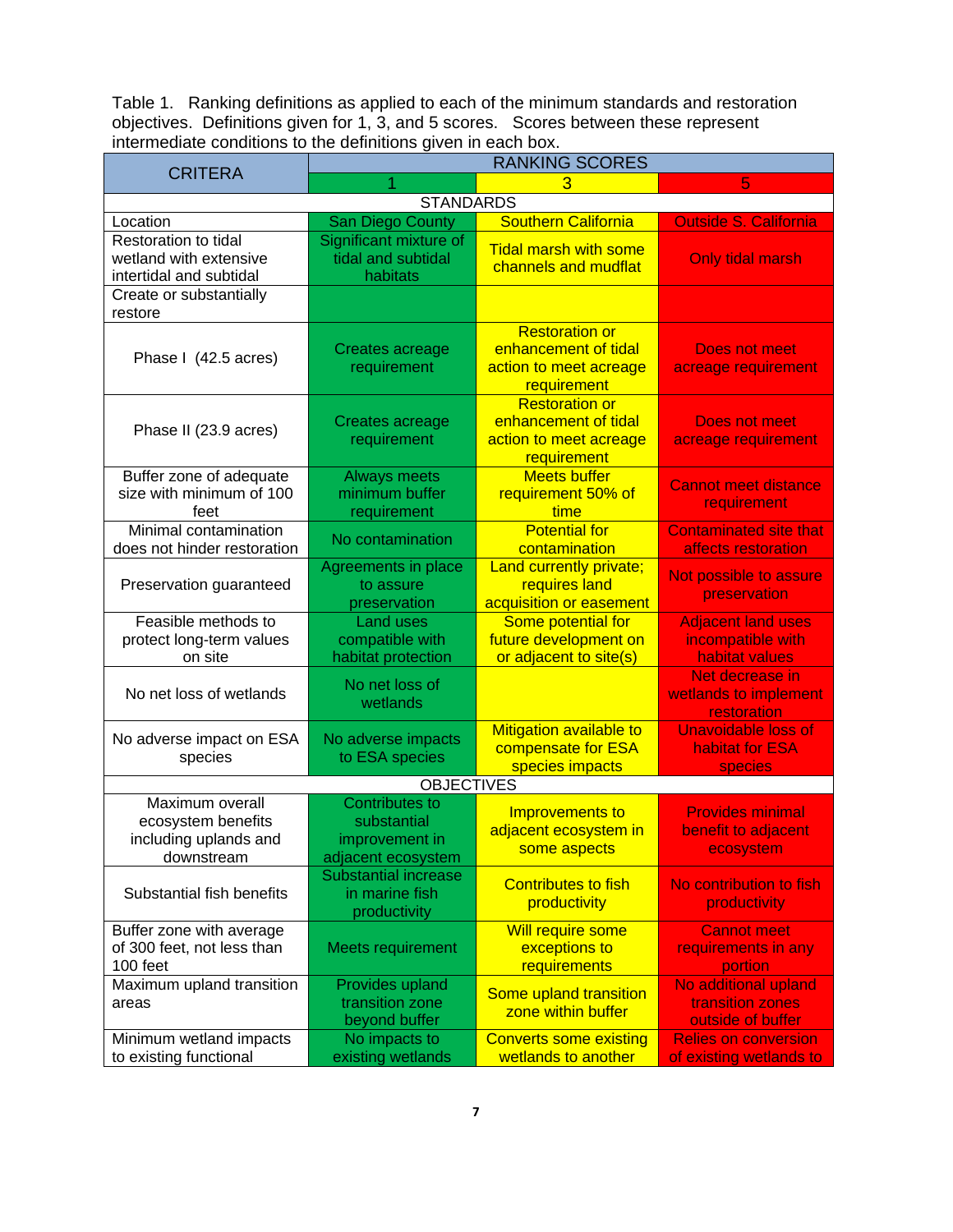| <b>CRITERA</b>                                       | <b>RANKING SCORES</b>                                                   |                                                                           |                                                            |  |  |  |
|------------------------------------------------------|-------------------------------------------------------------------------|---------------------------------------------------------------------------|------------------------------------------------------------|--|--|--|
|                                                      |                                                                         | 3                                                                         | 5                                                          |  |  |  |
| wetlands                                             |                                                                         | habitat type                                                              | tidal habitats                                             |  |  |  |
| Site specific and regional<br>goals                  | Meets established<br>regional and site<br>specific restoration<br>goals | <b>Meets generalized</b><br>goals for habitat<br>restoration              | Does not reflect<br>regional or local<br>restoration goals |  |  |  |
| Produce and support<br>wetland-dependent<br>resource | <b>Provides breeding</b><br>and foraging habitat<br>for wetland species | <b>Provides some support</b><br>habitat for wetland<br>species            | Limited to no breeding<br>or foraging habitat              |  |  |  |
| Provides ESA species<br>habitat                      | Supports several<br><b>ESA</b> species                                  | <b>Limited support for ESA</b><br>species                                 | No support for ESA<br><b>species</b>                       |  |  |  |
| Reproductively isolated<br>native species            | <b>Reproductive habitat</b><br>for restricted native<br>species         | <b>Limited habitat potential</b><br>for restricted native<br>species      | Does not support<br>restricted native<br><b>species</b>    |  |  |  |
| Increase in aggregate<br>acreage of wetland          | Substantial increase<br>$($ >30 acres $)$ of<br>wetland habitat         | Some increase in<br>wetland habitat (>10<br>acres)                        | No increase in<br>aggregate wetland<br>habitat             |  |  |  |
| Requires minimum<br>maintenance                      | No maintenance<br>required                                              | Infrequent maintenance                                                    | <b>Yearly maintenance</b><br>required                      |  |  |  |
| Timely fashion to meet<br><b>CCC</b> requirements    | Complete within<br>required time frame                                  | Uncertainty as to<br>compliance with time<br>frame                        | No likelihood of<br>meeting time frames                    |  |  |  |
| Proximity to Carlsbad<br>facility                    | In San Diego County                                                     | <b>Outside San Diego</b><br><b>County; but in Orange</b><br><b>County</b> | <b>Other Counties</b>                                      |  |  |  |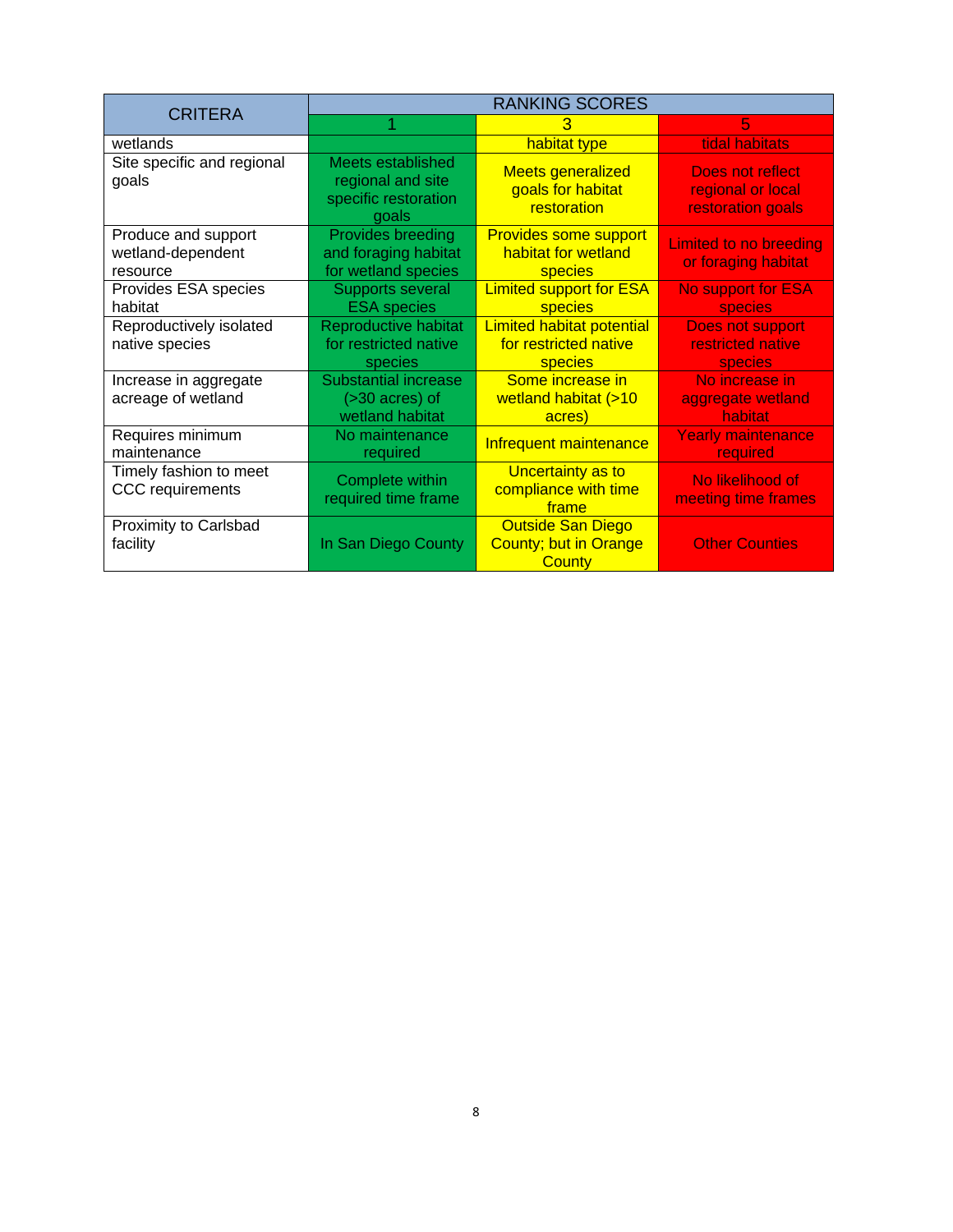Table 2. Ranking of scale of 1 (best) to 5 (worst) of the ability of each of these sites in meeting the minimum standards and objectives for Special Condition 8. Rankings of 5 are highlighted in red as failure to meet these requirements make these locations unsuitable and rankings of 4 are highlighted in yellow as a change would be required by the Commission such that this site could be considered.

| <b>Criteria</b>                                                                              | Loma Alta      | <b>Buena Vista</b> | Agua<br>Hedionda | <b>Batiquitos</b><br>Lagoon | San Dieguito<br>Lagoon | San Elijo<br>Lagoon | Penasquitos<br>$\overline{1}$ | Lower Otay<br>River | (Friendship)<br>Tijuana |  |  |
|----------------------------------------------------------------------------------------------|----------------|--------------------|------------------|-----------------------------|------------------------|---------------------|-------------------------------|---------------------|-------------------------|--|--|
| <b>MINIMUM STANDARDS</b>                                                                     |                |                    |                  |                             |                        |                     |                               |                     |                         |  |  |
| Location                                                                                     | 1              | 1                  | 1                |                             |                        | 1                   | 1                             | 1                   | 1                       |  |  |
| <b>Restoration to</b><br>tidal wetland with<br>extensive<br>intertidal and<br>subtidal areas | 5              | 1                  | 5                | $\overline{3}$              | $\overline{3}$         | 1                   | $\overline{\mathbf{4}}$       | 1                   |                         |  |  |
| Create or<br>substantially restore                                                           |                |                    |                  |                             |                        |                     |                               |                     |                         |  |  |
| Phase I                                                                                      | 5              | 3                  | 5                | 5                           | 5                      | $\overline{3}$      | 5                             | 1                   | 1                       |  |  |
| Phase II                                                                                     | 5              | $\overline{3}$     | 5                | 5                           | 5                      | $\overline{3}$      | 5                             | 1                   | 1                       |  |  |
| Buffer zone of<br>adequate size                                                              | 5              | $\overline{3}$     | 5                | $\overline{4}$              | $\overline{3}$         | $\overline{2}$      | 5                             | 1                   | 1                       |  |  |
| Minimal<br>contamination                                                                     | $\overline{2}$ | $\overline{2}$     | 1                | 1                           | $\overline{2}$         | 1                   | $\overline{2}$                | $\overline{2}$      | $\overline{2}$          |  |  |
| Preservation<br>opportunity                                                                  | $\overline{3}$ | 1                  | 3                | 3                           | 1                      | 1                   | $\overline{3}$                | 1                   | 1                       |  |  |
| Protect over<br>long-term                                                                    | $\overline{3}$ | $\overline{2}$     | 3                | 1                           | $\overline{1}$         | 1                   | 1                             | 1                   | 1                       |  |  |
| No net loss of<br>wetlands                                                                   | 1              | 1                  | 1                | 1                           | 1                      | 1                   | 1                             | 1                   | 1                       |  |  |
| No adverse<br>impact on ESA<br>species                                                       | 1              | $\overline{3}$     | $\overline{2}$   | $\overline{2}$              | $\overline{2}$         | $\overline{2}$      | 1                             | 1                   | $\overline{3}$          |  |  |
| <b>TOTAL</b>                                                                                 | 31             | 20                 | 31               | 26                          | 24                     | 16                  | 28                            | 11                  | 13                      |  |  |
| <b>RANK</b>                                                                                  | 8.5            | $\overline{4}$     | 8.5              | $\overline{6}$              | $\overline{5}$         | $\overline{3}$      | $\overline{7}$                | $\overline{1}$      | $\overline{2}$          |  |  |
| <b>OBJECTIVES</b>                                                                            |                |                    |                  |                             |                        |                     |                               |                     |                         |  |  |
| Maximum<br>ecosystem<br>benefits                                                             | $\overline{4}$ | $\overline{2}$     | 3                | 3                           | 3                      | 1                   | $\overline{\mathbf{c}}$       | 1                   | 1                       |  |  |
| Substantial fish<br>benefits                                                                 | 5              | $\overline{2}$     | 5                | 5                           | $\overline{4}$         | $\overline{2}$      | 5                             | 1                   | $\overline{2}$          |  |  |
| <b>Buffer zone</b>                                                                           | 5              | 3                  | 5                | $\overline{4}$              | $\overline{2}$         | $\overline{2}$      | $\mathbf{1}$                  | $\overline{1}$      | 1.                      |  |  |
| Upland<br><b>Transition Areas</b>                                                            | 5              | 5                  | 5                | $\overline{4}$              | 3                      | 1                   | 5                             | 1                   | $\mathbf{1}$            |  |  |
| Minimum<br>wetland impacts                                                                   | 1              | $\overline{4}$     | $\overline{2}$   | 3                           | $\overline{3}$         | $\overline{3}$      | $\overline{3}$                | 1                   | $\overline{2}$          |  |  |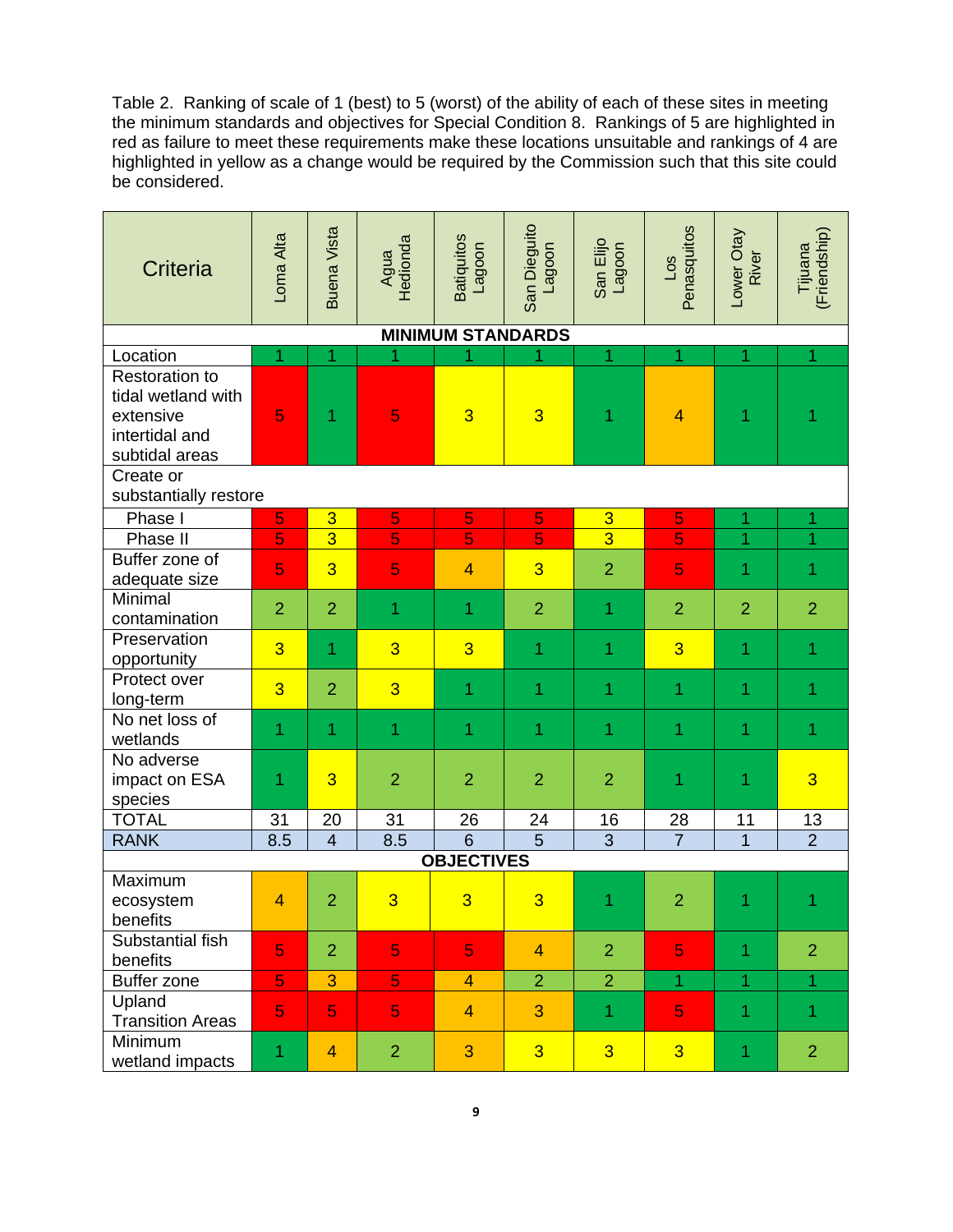| <b>Criteria</b>                                   | Loma Alta      | <b>Buena Vista</b> | Agua<br>Hedionda | <b>Batiquitos</b><br>noobe | San Dieguito<br>noobe | San Elijo<br>noobe | Penasquitos<br>20 <sub>1</sub> | Lower Otay<br>River | (Friendship)<br>Tijuana |
|---------------------------------------------------|----------------|--------------------|------------------|----------------------------|-----------------------|--------------------|--------------------------------|---------------------|-------------------------|
| Site specific and<br>regional goals               | $\overline{4}$ | $\overline{3}$     | $\overline{4}$   | $\overline{4}$             | $\overline{2}$        | $\overline{2}$     | 3                              | 1                   | 1                       |
| Produce<br>wetland-<br>dependent<br>resource      | $\overline{3}$ | $\overline{2}$     | $\overline{2}$   | $\overline{2}$             | $\overline{2}$        | $\overline{2}$     | $\overline{2}$                 | 1                   | 1                       |
| Provides rare<br>species habitat                  | $\overline{4}$ | $\overline{3}$     | $\overline{3}$   | $\overline{2}$             | $\overline{2}$        | $\overline{3}$     | $\overline{2}$                 | 1                   | 1                       |
| Reproductively<br>isolated native<br>species      | $\overline{4}$ | $\overline{2}$     | $\overline{4}$   | $\overline{3}$             | 3                     | $\overline{2}$     | $\overline{3}$                 | 1                   | 1                       |
| Increase in<br>aggregate<br>acreage of<br>wetland | $\overline{4}$ | 5                  | $\overline{4}$   | $\overline{3}$             | $\overline{4}$        | 5                  | 5                              | 1                   | 1                       |
| Requires<br>minimum<br>maintenance                | $\overline{4}$ | 5                  | 1                | 1                          | 1                     | $\overline{3}$     | 1                              | $\overline{2}$      | $\overline{2}$          |
| Timely fashion to<br>meet CCC<br>requirements     | 5              | 5                  | 5                | 5                          | $\overline{4}$        | 5                  | 5                              | 1                   | $\overline{2}$          |
| Proximity to<br>Carlsbad facility                 | 1              | 1                  | 1                | 1                          | 1                     | 1                  | 1                              | 1                   | 1                       |
| <b>TOTAL</b>                                      | 48             | 42                 | 44               | 40                         | 34                    | 32                 | 38                             | 14                  | 17                      |
| <b>RANK</b>                                       | 9              | $\overline{7}$     | 8                | $6\phantom{1}$             | $\overline{4}$        | 3                  | 5                              | 1                   | $\overline{2}$          |
| <b>COMBINED</b><br><b>RANK</b>                    | 9              | 5                  | 8                | 6.5                        | $\overline{4}$        | 3                  | 6.5                            | 1                   | $\overline{2}$          |